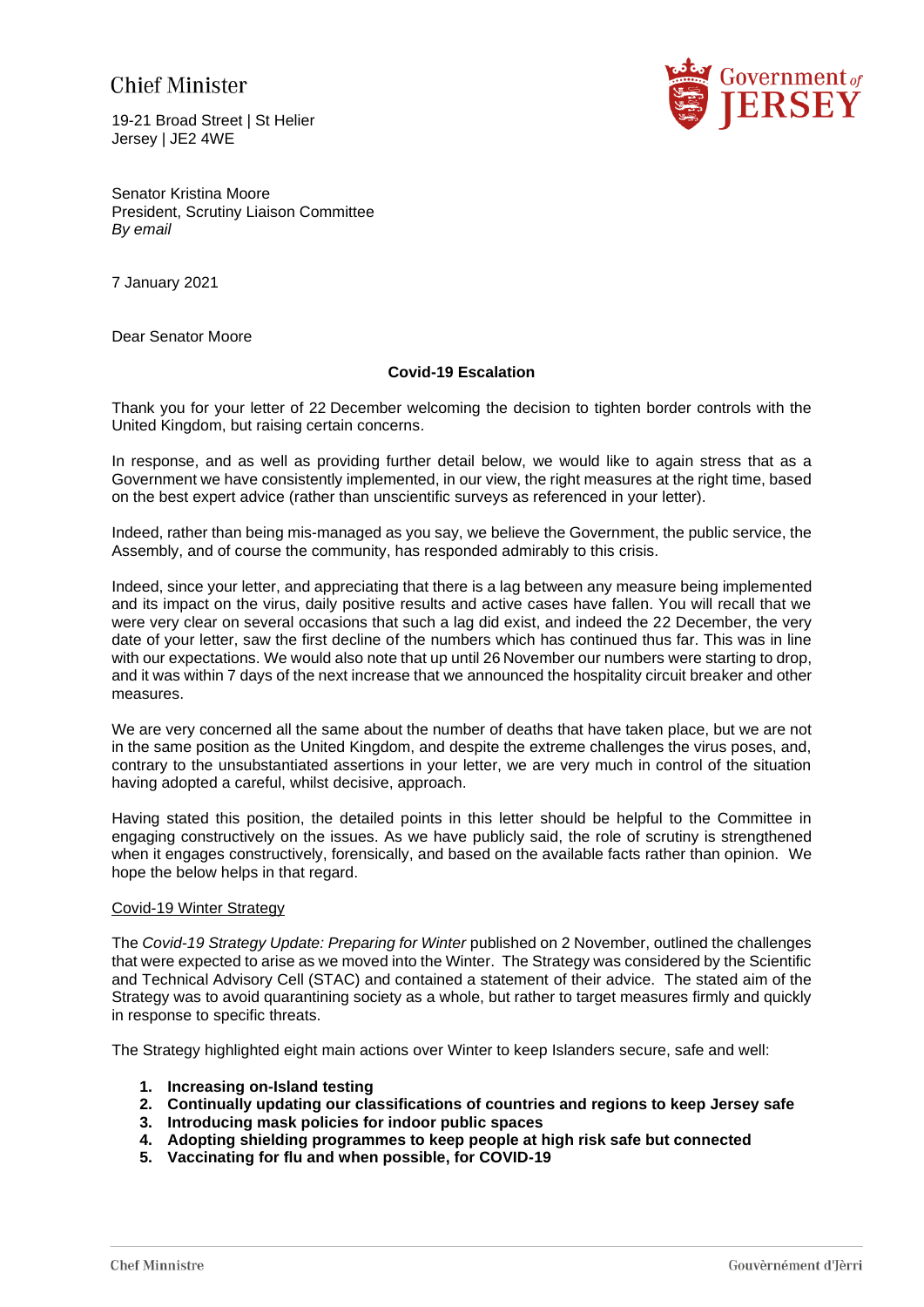- **6. Making sure all of Government is prepared, especially in supporting care, health and economic interventions**
- **7. Being ready to escalate if needed, but using the 'least overall harm' principle**
- **8. Communication about sensible behaviour, backed with enforcement.**

We have rapidly implemented all these actions, following the principle of least overall harm.

## Face Masks

Contrary to your assertion, the advice of STAC was properly implemented. As you will be aware, face masks were first strongly recommended on 6 April. This strong recommendation was repeated most recently on 23 October. In discussion with sector representatives, guidance to wear masks in indoor public spaces was implemented on 26 October. The published minutes of STAC from 2 September show clearly that the advice was not to mandate at that time: "*It was important not to mandate the wearing too early, but to find an appropriate point at which to emphasise that they should be worn.*"

The issue of face masks was also considered by Competent Authorities on the 14 October, and we were clear that drafting should commence, so that when it was needed, we would be ready to implement mandatory wearing. We do look forward and plan within the constraints under which we all operate, and this is an example. Consequently, and despite inevitable challenges caused by workloads, face masks were subsequently made mandatory in indoor public spaces from the 1 December, which was the appropriate time for this measure to be introduced.

There was of course a short period of time required for legislative development. Throughout the pandemic, the Island has been very well served by a team of committed policy officers, legal advisers and legislative drafters, who have worked tirelessly to develop this sort of novel legislation at pace. We are sure that the Committee would wish to join us in thanking them for their impressive work and dedicated service.

# Test, Trace and Isolate

Jersey has a world class test, trace and isolate capability. This means that we can 'see' far more of the virus than most other jurisdictions and so our actions are being taken at an earlier stage than elsewhere. Over recent months we have also expanded our capacity, through on-Island testing, the deployment of c.100 contact tracing staff, and a significantly expanded workforce testing programme. Given the high volumes supported by this service during December, there have been occasions when someone has needed to wait a little longer to be contacted and we thank Islanders for their patience.

Our ability to test, trace and isolate at scale has been essential to the ongoing suppression of the virus and the Island is very fortunate to have such committed public servants in our testing and contact tracing teams, who have worked right through Christmas and New Year to help keep us all safe.

#### Safer Travel

The Safer Travel Policy proves a clear framework of measures to manage the risk from travel. These measures are underpinned by legislation and infractions of the isolation requirements have been dealt with robustly by enforcement agencies and the Courts.

The Countries Risk Assessment classification we introduced as part of the Safer Travel Policy enabled a swift response to the news of a more transmissible variant of the virus. By classifying all UK arrivals as Red, travellers are now subject to triple testing and a minimum isolation period of 10 days. We will continue to monitor the situation in the UK closely and our border measures will be kept under active review.

## **Schools**

Following clear advice from STAC and the States Assembly debate, the position was confirmed regarding schools remaining open to pupils. We have since also confirmed that students will have their Christmas break extended to ensure that schools have adequate time to prepare for the new school term. As the Education Minister has stated, we are of course closely monitoring the situation and if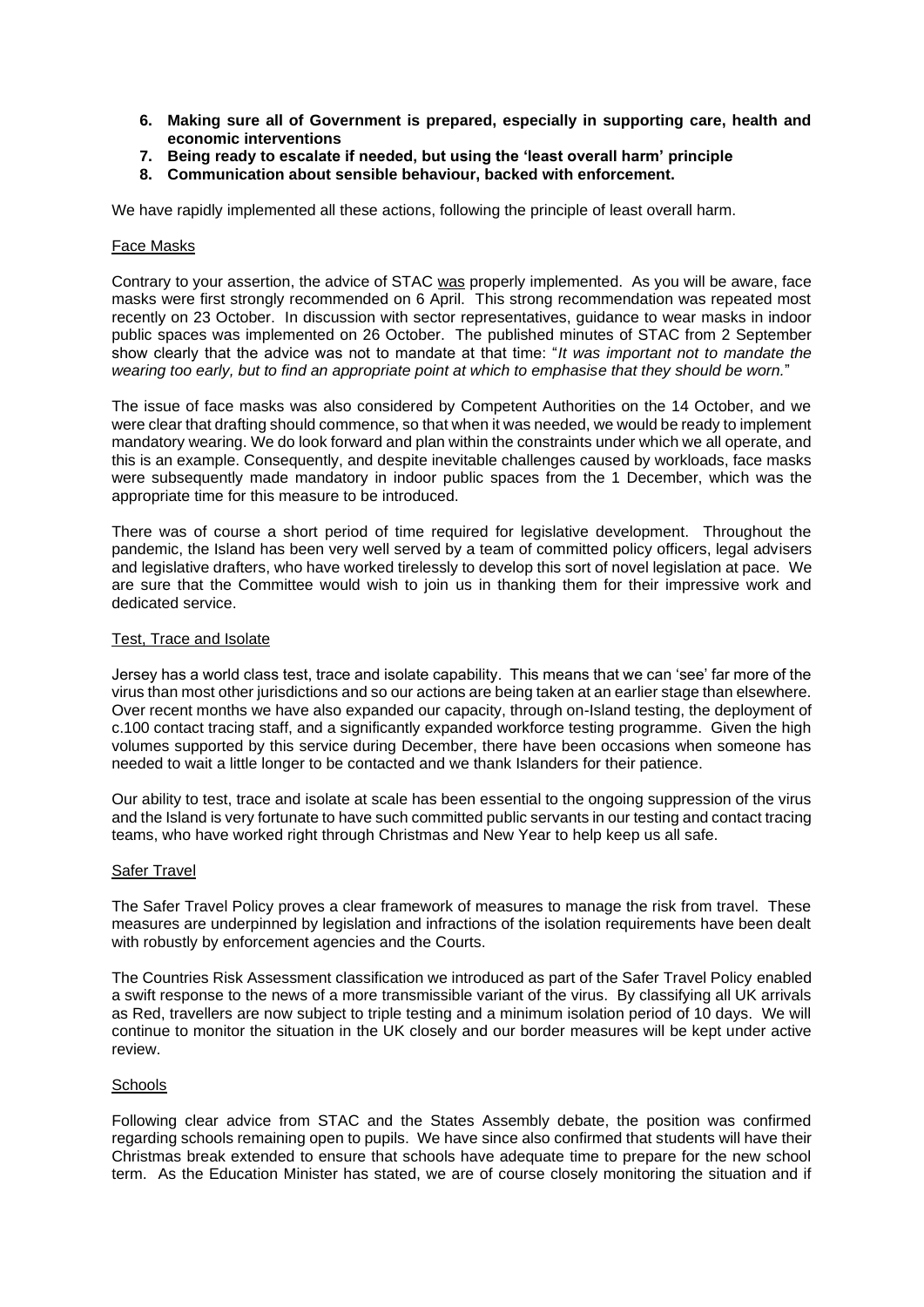changes need to be made to these arrangements, we will notify schools, parents and students at the earliest opportunity.

### Rapid Escalation

The Strategy laid out an escalation framework and highlighted that urgent and difficult decisions may be needed to deal with heightened risk. We have made and implemented a number of such decisions during December, informed by advice from STAC and in accordance with the actions contained within the Winter Strategy, and will continue to do so. These have included:

| 1 December  | Compulsory mask wearing in indoors public spaces                               |
|-------------|--------------------------------------------------------------------------------|
| 2 December  | Escalated shielding measures for high-risk Islanders                           |
|             | Hospital visiting suspended to protect patients and staff                      |
| 4 December  | Hospitality circuit breaker starts                                             |
|             | Gyms and indoor sport and fitness classes closed                               |
|             | 2-metre physical distancing back in force                                      |
|             | Flu vaccine made available to Islanders between the age of 50 and 64           |
| 7 December  | Work from home commences                                                       |
|             | Care home visiting suspended                                                   |
| 8 December  | Pfizer vaccine received into the Island                                        |
| 13 December | Vaccine programme starts in care homes                                         |
| 17 December | Vaccine centre opens at Fort Regent                                            |
|             | 300 people apply to be part of the vaccination programme                       |
| 18 December | closure of cafes and other food premises                                       |
|             | Islanders warned against visiting other households                             |
|             | No more than two gatherings on Christmas Day and Boxing Day                    |
| 21 December | classifying all UK arrivals as 'Red' (now also extended to transit passengers) |
|             | Vaccine administered to all care home residents (over 1,300 Islanders)         |
| 23 December | closure of non-essential retail from 18:00 on 24 December                      |
|             | 'rule of ten' extended to outdoor gatherings and controlled events.            |

At times we have rightly needed to hold position for a few days on the advice of STAC to enable them to better understand the trends and to provide sound advice. Winter has been a highly dynamic new phase of the pandemic, with few certainties, so STAC need to understand the effect of interventions before advising on further measures. We have then implemented measures rapidly once that advice has been received. This is the best way to make escalation decisions.

To assist States Members, STAC minutes will continue to be provided to Scrutiny and to be published in accordance with the Terms of Reference. Briefings for States Members will also continue, so that Members have regular opportunities to directly question public health officers and the medical advisors who participate in STAC.

Your letter highlighted the Channel 103 survey from the middle of December where a majority of respondents were in favour of tougher Christmas guidance and of course, following further STAC advice, more restrictive measures were announced at the end of that same week. Your letter also mentions Orders to underpin these measures. These Orders have indeed been made, in accordance with the requirements of the relevant Regulations, in relation to Safe Distancing, Workplace Restrictions and Gathering Controls.

#### Community response to changes

We appreciate that the need for rapid action sometimes limits the time available to prepare for changes, but Islanders have responded promptly and shown a real understanding of what we need to do as a community over this difficult Winter period. There is a good understanding of what we need to do as a community and so the communication is clearly reaching the majority of Islanders.

Your letter references one of our Friday press conferences. Far from being hastily organised, this particular conference was planned since the preceding Wednesday, publicised widely on the radio and on social media, and followed a States Members Briefing on the Thursday evening where it was also referenced.